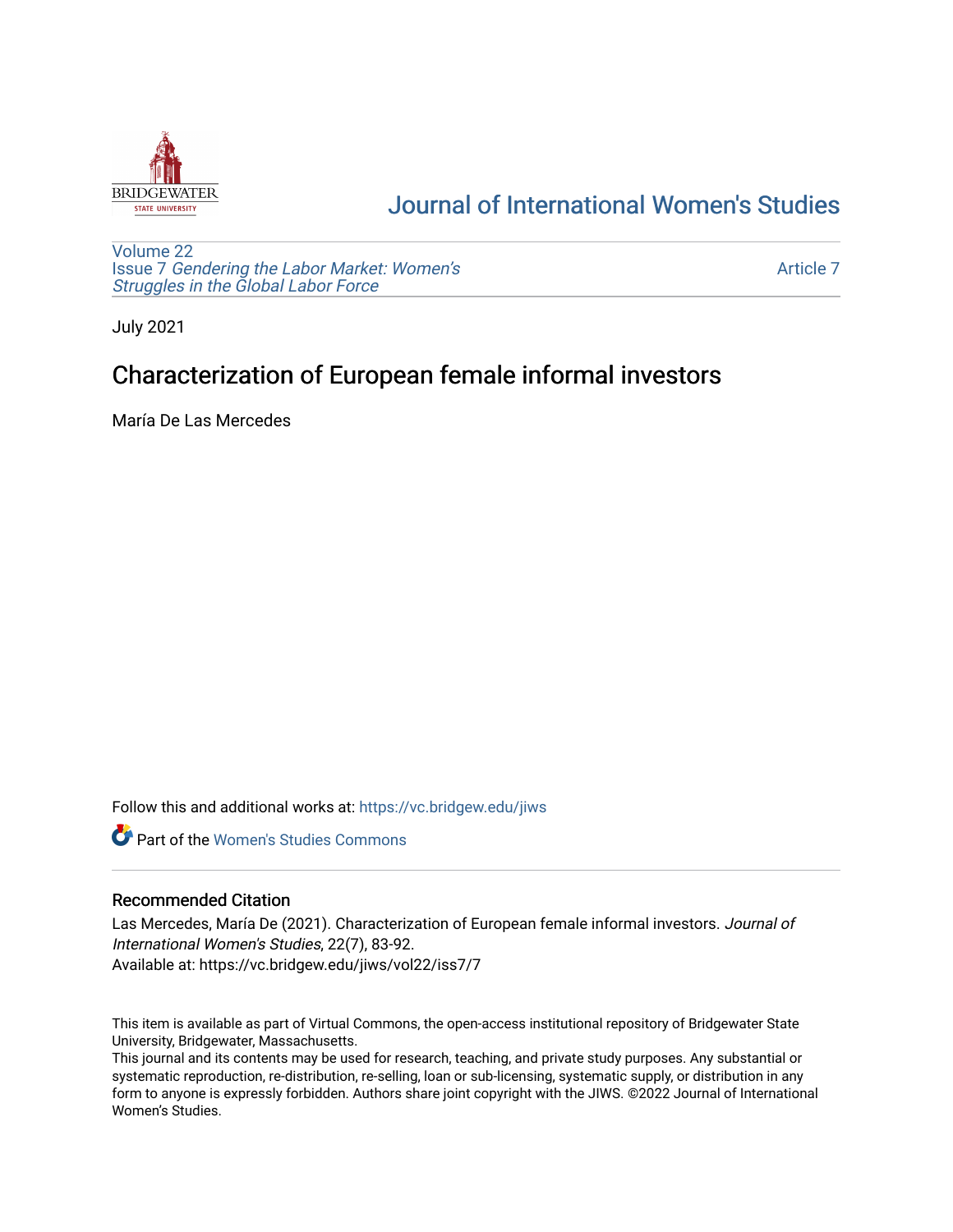#### Las Mercedes: Characterization of European female informal investors

This journal and its contents may be used for research, teaching and private study purposes. Any substantial or systematic reproduction, re-distribution, re-selling, loan or sub-licensing, systematic supply or distribution in any form to anyone is expressly forbidden. ©2021 Journal of International Women's Studies.

### **Characterization of European Female Informal Investors**

By María De Las Mercedes<sup>[1](#page-1-0)</sup>

#### **Abstract**

In recent years, most sectors have benefited from an explosion in the creation of startups in different entrepreneurial environments. Along these lines, there has been a growing interest in the role of informal investors in the creation of new companies with the aim of identifying the characteristics that could help governments and regulators to promote different measures that help economic growth. Various studies identified that informal investments (that is, those that cover the financing needs of business plans in their entrepreneurial stage) contribute to entrepreneurial activity at national level. The objective of this analysis is to identify the factors that characterize the female informal investors in Europe. The analysis will be performed using data from the website "Global Entrepreneurship Monitor" (GEM) from the year 2015 at the individual level for different regions in Europe (South Europe, Central Europe and North Europe). The purpose is to evaluate characteristics of female informal investors in different European countries with the objective of facilitating the identification of potential measures or actions that could be implemented by national and local organisms to promote informal investment, and in general to support entrepreneurship.

*Keywords:* Informal investor; Europe; female; characteristics

#### **Introduction**

In recent years, most sectors have benefited from an explosion in the creation of startups in different entrepreneurial environments. Entrepreneurial activity has been increasing in the last 15- 20 years, in part, because of the technological advances, and is arguably one of the main causes of economic growth (Thurik, 2014). There are multiple studies that justify that entrepreneurship creates employment and actively promotes the modernization of the economy (Romero Martinez and Milone, 2016; Hoskisson et al, 2011; Bird et al, 2012; Carlsson et al. 2013). Financing a startup can take different forms, including informal investors, venture capital or small business loans. An informal investor is an individual who provides capital for a start-up, to support its growth and in exchange he/she usually requests ownership equity in exchange. Several studies identify that informal investments (that is, those that cover the financing needs of business plans in their entrepreneurial stage) contribute to entrepreneurial activity at national level (Bygrave et al, 2002, Autio et al, 2003). Informal investors are an important source for financing the growth of innovative companies, and according to the European Business Angels Network (EBAN), more than \$8 billion (USD) was invested across all European countries in 2018 by informal investors

<span id="page-1-0"></span><sup>&</sup>lt;sup>1</sup> María De Las Mercedes Barrachina Fernández is a student at CEINDO, Law and Economics Program, CEU San Pablo University, Madrid, Spain. She has led different technological projects in many different countries such as Japan, United Arab Emirates, Russia, Peru, Switzerland or France, and has experience working with Big Data and developing neural networks for predicting purposes. Email: mar.barrachina.ce@ceindo.ceu.es ORCID: https://orcid.org/0000-0003-4718-4495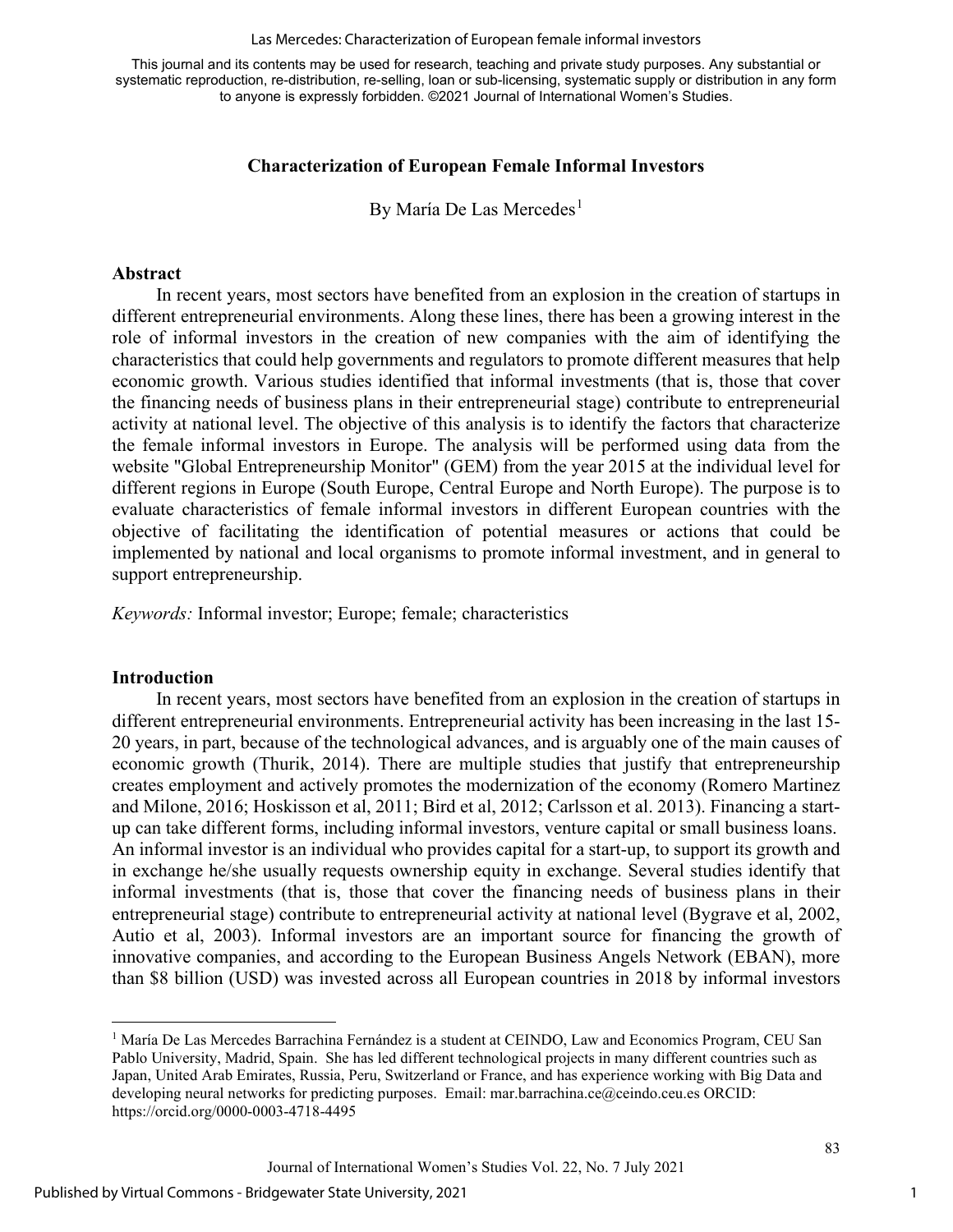(citation). Most activity in this segment is located in United Kingdom, Germany and Spain. An interesting fact to highlight is that near 40% of informal investors have been engaged in entrepreneurial activity in the past (GEM, 2018). The goal of this study is to evaluate the characteristics of female informal investors in different European countries using data from public databases.

### **Literature review**

In relation with the entrepreneurship, there has been a growing interest in the role of informal investors in the creation of new companies with the objective of identifying the characteristics of these individuals. This information could help governments and regulators to promote different measures and actions to facilitate investments using public policy support.

In the literature reviewed, the concept of "informal investor" and "business angel" is used in a similar way. The term "business angel" was first used by William Wetzel, a professor at the University of New Hampshire in a study conducted on the financing of entrepreneurs (Wetzel, 1983). This study identified "business angels" as the agents that finance companies at their earliest stage, in which other investors are reluctant to offer financing and identified characteristics that are common to them.

Regarding the use of the concept "informal investor" and "business angel" interchangeably, there are different opinions in the literature reviewed. The authors Mason and Harrison (2000) defined informal investors as "individuals with high purchasing power who, acting alone or formally or informally syndicated with others, invest their own money directly in an unquoted business with which they do not maintain a family relationship"(22). The main difference of this definition with "business angel" is that it does not specify that informal investors actively participate in the projects they finance, so it does not consider the transfer of smart capital. This definition of "informal investor" also does not consider investments performed in businesses from family or friends. However, not all authors think in this way, there are several authors who consider that investments in businesses of family, friends or people close to the entrepreneur (3Fs) are also a form of investment and should be included; there is currently debate on the topic. For example, in the study conducted by Avdeitchikova et al. (2008), a subdivision of the informal financing segment is proposed. The main relevant figures proposed are:

- **Business angel**, as investors who are actively involved and contribute smart capital to projects.
- **Informal investors**: it is a group that includes not only the "business angel", but also the private investors that have a non-active involvement with the projects in which they invest.
- **Non-institutional investors**: This category includes investments made by family and friends of the partners who lead the project.

However, according to the GEM project, a broad definition of the "informal investor" concept presented by Mason and Harrison (2000) is used and what is known as the 3Fs are included for its acronym in English (Family, Friends, Fools). This inclusion is because the microinvestments of these agents represent 80% of the external resources that start-ups need and therefore are important enough to be included in informal financing (Reynolds et al, 2003).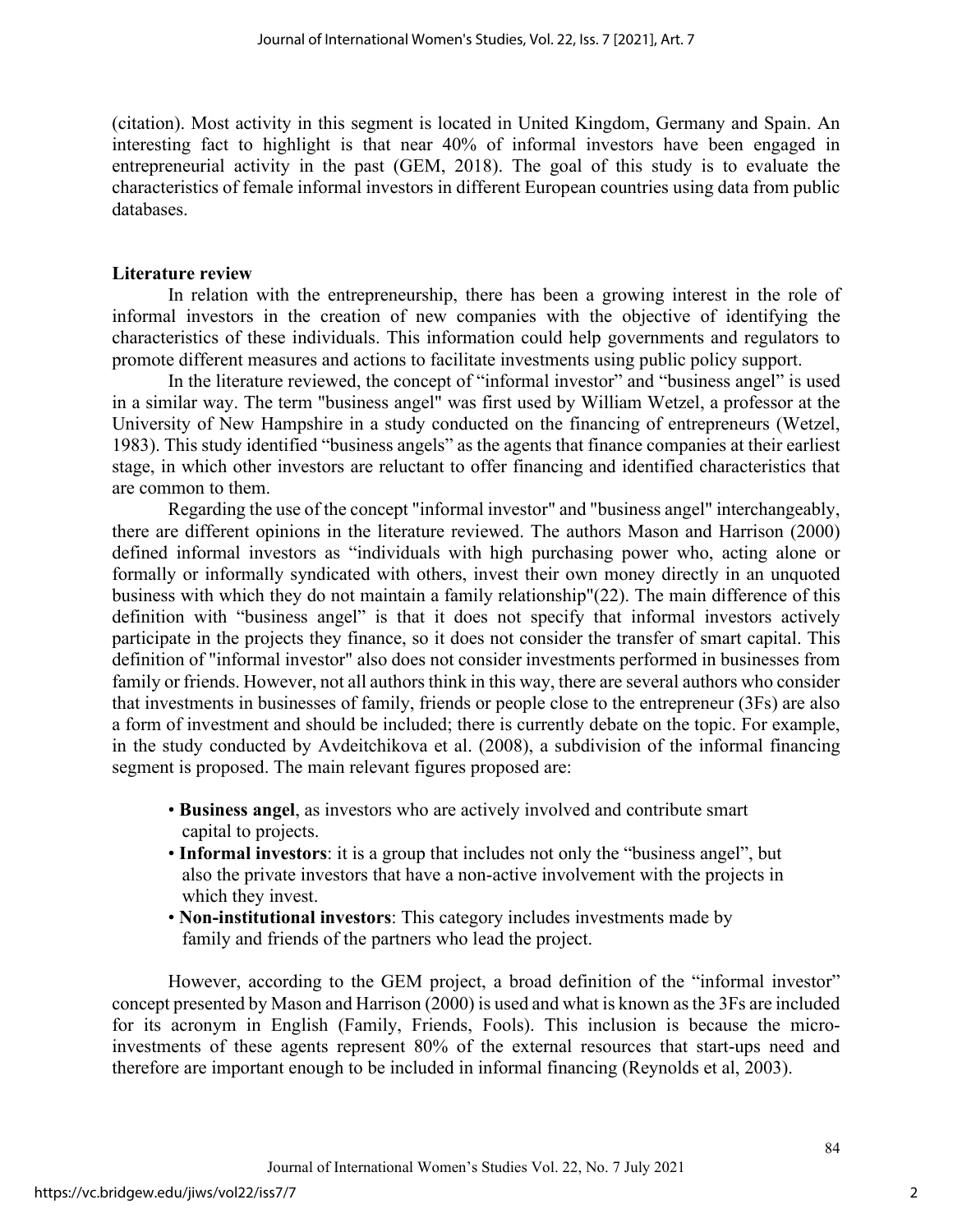In recent years, researchers have studied the characteristics of "informal investors" in several countries such as the United States (Aram, 1989), United Kingdom (Harrison and Mason, 1992), Sweden (Landström, 1993), Finland (Lumme et al, 1996), Japan, (Tashiro, 1999), or Singapore (Wong and Ho, 2007). From those studies, the typical profile of "informal investor" is defined as an entrepreneur or executive man (active or already retired) with a high level of income, entrepreneurial experience and extensive experience in the business world with the will to invest between 20,000 and 250,000 euros per project.

Among the studies that try to identify the factors that define the profile of an "informal investor", there are some that try to develop a classification system for these agents, where the first analysis of this type stands out by establishing 10 different categories (Gaston, 1989). Subsequently, other authors established other types of classifications: the classification system of 9 types (Benjamin and Margulis, 2005), the one of 3 types (Mason, 2006), and the one of 5 types (Evanson and Beroff, 1998) being relevant.

According to the 2019 report of the Spanish Association of Business Angels, in Spain, 45% of investors have less than 5 investments. Another interesting fact highlighted was that 91% of investors considered training as a relevant point and that 70% have experience professional related to technology and finance. In general, the investors showed a limited annual investment capacity, as 67% had less than 100,000 euros worth of investments per year.

Bertoni et al (2015), analyzed the different types of venture capital investors in Europe: independent, corporate, affiliated with a bank and government. The results indicated that the types of venture capital investors in Europe differ substantially in their investment patterns compared to one another. It also highlighted that the investment patterns of the different venture capital investors are stable over time and consistent by class across European countries. Finally, it postulated that the investment patterns of the different types of venture capital investors in Europe are significantly different from those observed in the United States.

The concept of venture capital is defined as investments that are performed through the purchase of shares with the aim of financing small and medium-sized companies, generally startups that are usually companies with a few years of life and in their early stages of development. This type of financing was conceived in 1946 in the United States and its growth accelerated in the late 1970s. However, in Europe, this type of financing option did not begin until the 1980s.

Gabison (2015) analyzed the characteristics and operation of venture capital funds, focusing on the relationship between venture capital funds and innovation. The research discussion sought to identify whether venture capital funds stimulate innovative companies to innovate or if they successfully predict which companies will innovate the most. The results concluded that venture capital investors must overcome information asymmetries to invest, postulating that the origin of the fund (public, private or mixed) directly affects growth. This study also confirmed that venture capital funds should monitor their investment since most venture capital markets remain local, stating that even within Europe, most venture capital funds invest in the local market.

Other authors also analyzed the relationship between venture capital and public policies. For example, McGlue (2002), considered the key questions faced by policy makers in the European Union to stimulate venture capital and proposed three conclusions. First, the monitoring of the SMEs in the European Union is important to control and measure their growth, independently of the results from the high-tech companies. Second, venture capital is needed to support early-stage companies with good potential growth. Third, the primary focus of evaluation has so far been limited to formal venture capital. A key element in the success of the United States in this field has been the growth of informal venture capital through access to "business angels".

3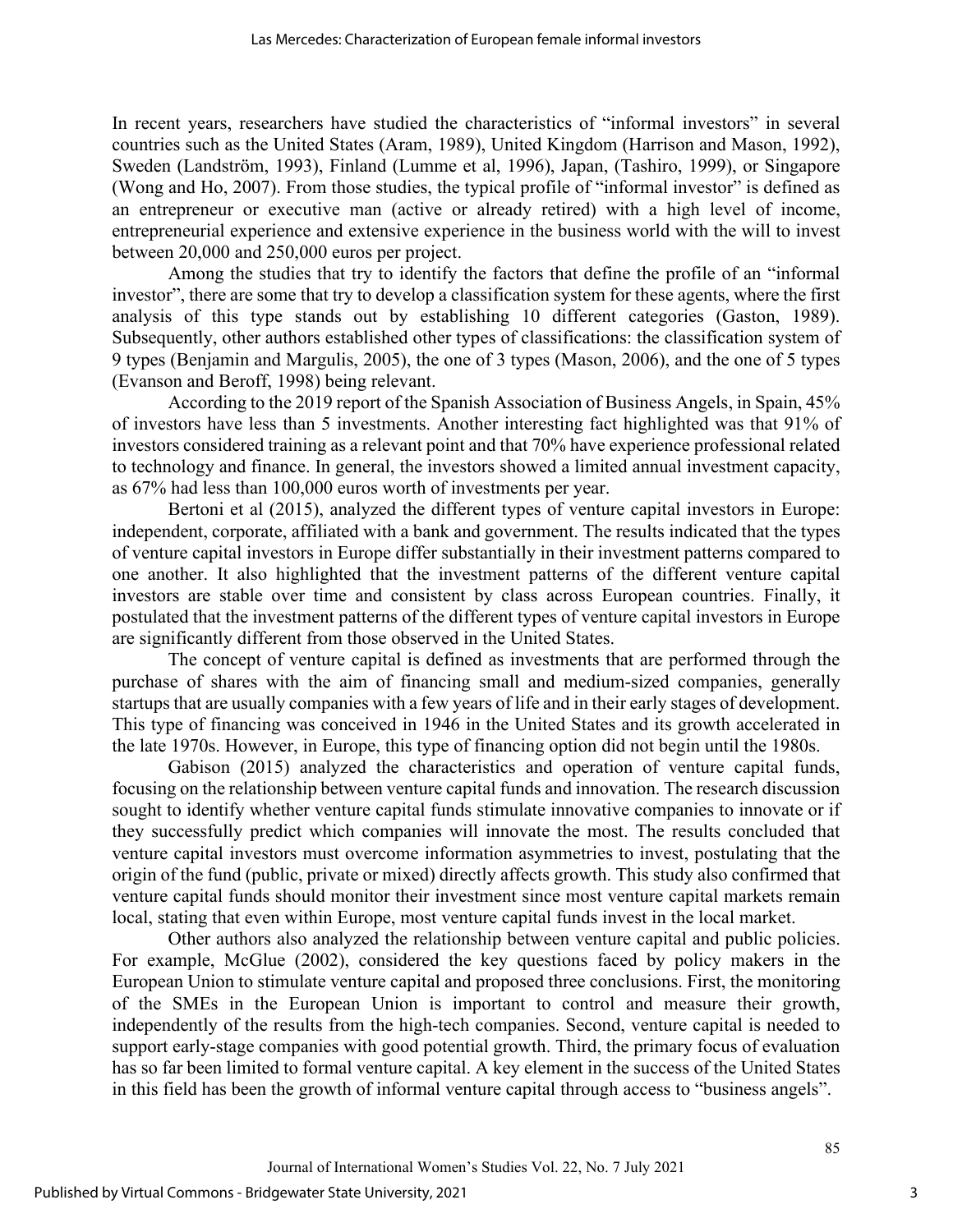### **Methods and Data**

The purpose of this study is to identify the main characteristics of female informal investors in Europe. The data utilized in this study was extracted from the "Global Entrepreneurship Monitor" database, the largest survey-based study of entrepreneurship, including data from more than 60 countries. Most of the questions of the mentioned survey were related to entrepreneurial attitudes, activity and aspirations. The countries in the scope of this analysis were Spain, Italy, Portugal, Germany, France, Switzerland, Finland, Denmark, Sweden, Poland, Greece, Hungary. The data analyzed corresponds to the individual survey (APS) performed in 2015, last year with available individual information. The following table (table 1) shows the variables that have been considered in this work:

| Variable | <b>Description</b>                                                                                       | <b>Source</b>       |  |
|----------|----------------------------------------------------------------------------------------------------------|---------------------|--|
| age      | Age of the respondent                                                                                    | <b>GEM</b> Database |  |
| hhsize   | Household size                                                                                           | <b>GEM</b> Database |  |
|          | Working status. It takes 1 if the GEM Database                                                           |                     |  |
| gemwork  | respondent is a full-time worker, 0<br>otherwise.                                                        |                     |  |
| gemeduc  | Education level. 1 if the GEM Database<br>respondent has at least secondary<br>level education           |                     |  |
| gemhhinc | Annual household income. 1 if it is GEM Database<br>in the upper 33 percentile                           |                     |  |
| ownmge   | 1 if the respondent has managed a GEM Database<br>business                                               |                     |  |
| suskill  | 1 if the respondent thinks that GEM Database<br>he/she has the skills to become<br>entrepreneur          |                     |  |
| fearfail | 1 if the respondent is afraid of GEM Database<br>when<br>failure<br>becoming<br>entrepreneur             |                     |  |
| knowent  | 1 if the respondent personally GEM Database<br>knows someone who started a firm<br>in the past two years |                     |  |
| busang   | 1 if the respondent has participated GEM Database<br>as an "informal investor" in the<br>last 3 years    |                     |  |

**Table 1. Variables considered in this analysis** 

The model utilized in this analysis was a logit regression, in which the dependent variable is the "busang" variable. This variable quantifies if the respondent has been an "informal investor" in the last 3 years. The value *is* equal to 0 if the respondent has not been an "informal investor" and it is equal to 1 if the respondent has acted an "informal investor" in the last 3 years.

4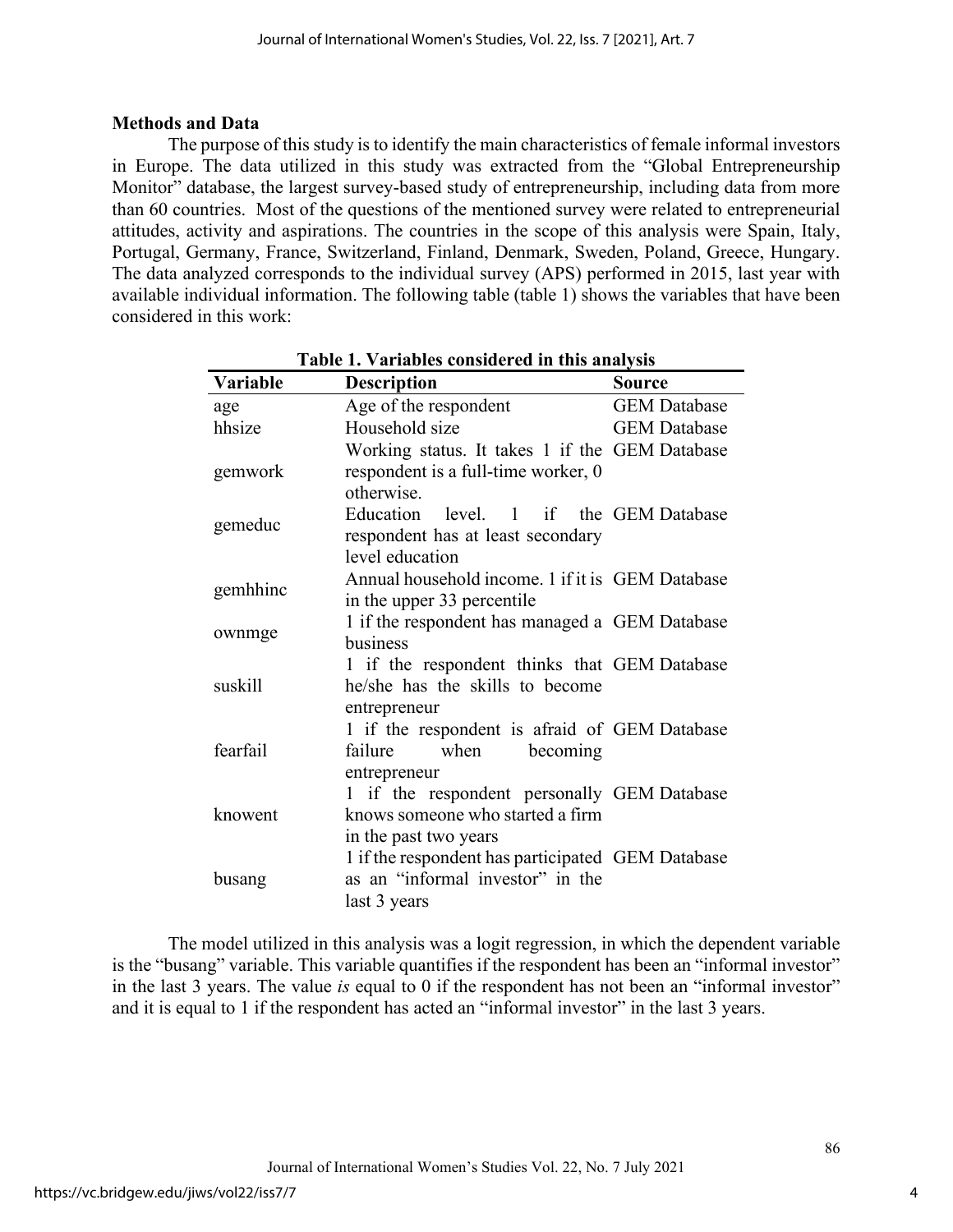The general model can be defined with the following equation:

Female Informal investor

 $= \alpha + \frac{\beta_1}{\alpha}$   $= \beta_2 \alpha g e^2 + \beta_3$  hhsize  $+ \beta_4$  gemwork  $+ \beta_5$  gemeduc +  $\beta_6$ gemhhinc +  $\beta_7$ ownmge +  $\beta_8$ suskill +  $\beta_9$ knowent +  $\beta_{10}$ fearfail +  $\varepsilon$ 

# **Results**

The analysis considered the regional division of the countries into Southern, Central and Northern Europe. These regions include the countries identified below:

- South of Europe: Spain, Portugal, Italy
	- Central Europe: Germany, Switzerland, Poland, Hungary
	- North of Europe: Finland, Norway, Sweden

The analysis started by evaluating some fundamental statistical characteristics of the data analyzed by country. First, (see Table 2) the average age of informal female investors in the countries analyzed was evaluated.

| o           |                  |
|-------------|------------------|
| Country     | Mean age (years) |
| Spain       | 47.71            |
| Portugal    | 43.36            |
| Italy       | 44.9             |
| Germany     | 45               |
| Switzerland | 54.3             |
| Finland     | 48.55            |
| Sweden      | 49.71            |
| Norway      | 51.6             |
| Poland      | 40.79            |
| Hungary     | 40.33            |

#### **Table 2. Mean age of the female informal investors in each country**

While the majority of countries had mean ages in the 40s, Norway and Swizerland had average ages in the 50s with Switzerland having the highest average age at 54.3 years. Tables 3, 4 and 5 present the results of the logistic regression for each of the countries evaluated.

| Variable Spain                  |        |         | <b>Italy</b>                   |                       | Portu                |  |
|---------------------------------|--------|---------|--------------------------------|-----------------------|----------------------|--|
| S                               |        |         |                                |                       | gal                  |  |
|                                 | Coef.  | P > z   | Coef.                          | $P > z$ Coef. $P > z$ |                      |  |
| gemwor $0.4170$<br>k            |        | 0.00456 | 1.4122 0.0465 0.2748 0.7454    |                       |                      |  |
| gemhhin $0.4364$<br>$\mathbf c$ |        | 0.0027  | 0.1287 0.8713 0.4899 0.4755    |                       |                      |  |
| uneduc                          | 0.4807 | 0.0011  | $-1.1126$ 0.0832 1.0673 0.2656 |                       |                      |  |
| suskill                         | 0.1966 | 0.1426  | 1.0102                         |                       | 0.1256 0.6387 0.4042 |  |

Journal of International Women's Studies Vol. 22, No. 7 July 2021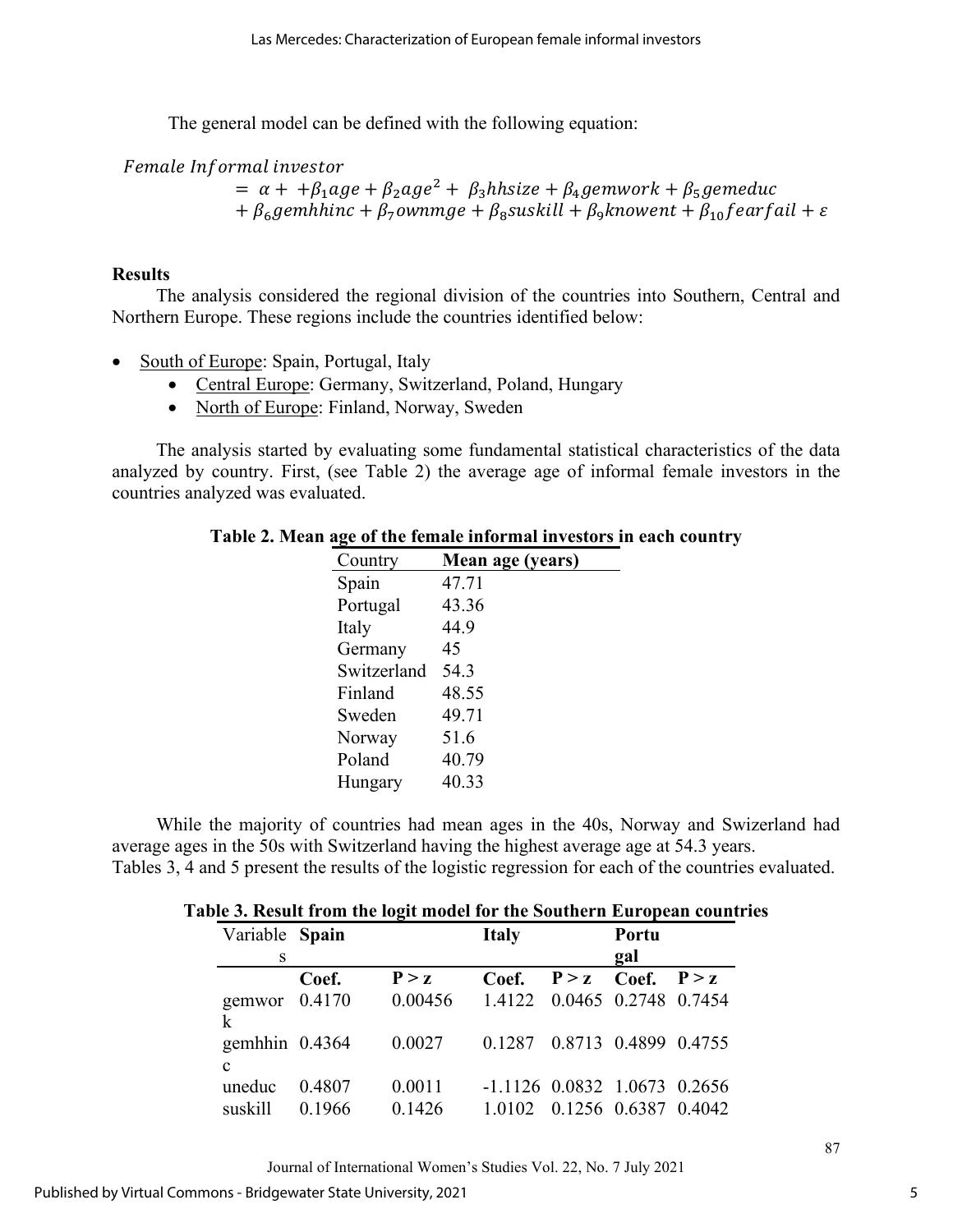| knowent 1.2611   |           | 0.0000 | 2.5782 0.0005 1.1117 0.1253 |            |                      |        |
|------------------|-----------|--------|-----------------------------|------------|----------------------|--------|
| ownmge -0.7887   |           | 0.0016 | 0.8408                      |            | 0.3256 0.6343 0.3750 |        |
| age              | $-0.2778$ | 0.0000 | $-0.4229$ $0.0000$ $-$      |            |                      | 0.0002 |
|                  |           |        |                             |            | 0.3355               |        |
| age <sup>2</sup> | 0.0035    | 0.0000 | 0.0052 0.0000 0.0042 0.0008 |            |                      |        |
| hhsize           | 0.1116    | 0.0280 | 0.4299                      | $0.1257 -$ |                      | 0.7721 |
|                  |           |        |                             |            | 0.0781               |        |
| fearfail         | $-0.0740$ | 0.5676 | 0.3814                      | 0.5968     | 0.0797               | 0.8984 |

| Table 4. Result from the logit model for the Northern European countries |
|--------------------------------------------------------------------------|
|--------------------------------------------------------------------------|

| Variables        | <b>Sweden</b> |        | <b>Norwa</b> |        |               | <b>Finland</b> |  |
|------------------|---------------|--------|--------------|--------|---------------|----------------|--|
|                  |               |        |              |        |               |                |  |
|                  | Coef.         | P > Z  | Coef.        | P > Z  | Coef.         | P > z          |  |
| gemwork          | 0.2748        | 0.7454 | 0.1298       | 0.8747 | 0.3635        | 0.5077         |  |
| gemhhinc         | 0.4899        | 0.4755 | 1.7113       | 0.0264 | 0.5632        | 0.2880         |  |
| uneduc           | 1.0673        | 0.2656 | $-0.3777$    | 0.8209 | $-0.0340$     | 0.9661         |  |
| suskill          | 0.6387        | 0.4042 | 1.5215       |        | 0.0474 0.4209 | 0.4114         |  |
| nnowent          | 1.1117        | 0.1253 | 1.3385       |        | 0.0865 0.2534 | 0.5987         |  |
| ownmge           | 0.6343        | 0.3750 | $-0.3266$    | 0.7273 | $-1.1025$     | 0.3159         |  |
| age              | $-0.3355$     | 0.0002 | $-0.3535$    | 0.0007 | $-0.2438$     | 0.0001         |  |
| age <sup>2</sup> | 0.0042        | 0.0008 | 0.0044       | 0.0010 | 0.0031        | 0.0003         |  |
| hhsize           | $-0.0781$     | 0.7721 | $-0.0318$    | 0.9191 | $-0.1005$     | 0.6471         |  |
| fearfail         | 0.0797        | 0.8984 | 0.5604       | 0.4005 | $-0.3071$     | 0.5338         |  |

|  |  |  | Table 5. Result from the logit model for the Central European countries |  |
|--|--|--|-------------------------------------------------------------------------|--|
|  |  |  |                                                                         |  |

| Variables        | Germany   |        | Switzerland      |        | <b>Hungary</b> |        | Poland |        |
|------------------|-----------|--------|------------------|--------|----------------|--------|--------|--------|
|                  | Coef.     | P > z  | Coef.            | P > z  | Coef.          | P > z  | Coef.  | P > z  |
| gemwork          | $-0.0857$ | 0.8022 | $-0.9226$        | 0.0146 | 0.2336         | 0.5850 | 1.3060 | 0.0397 |
| gemhhin          | 0.7219    | 0.0479 | 0.8351           | 0.0129 | 0.0770         | 0.8752 |        | 0.8635 |
| $\mathbf{C}$     |           |        |                  |        |                |        | 0.0836 |        |
| uneduc           | $-0.4450$ | 0.3009 | $-0.4190$        | 0.3292 | $-0.1760$      | 0.6771 |        | 0.8194 |
|                  |           |        |                  |        |                |        | 0.2917 |        |
| suskill          | 0.2545    | 0.4533 | 0.4583           | 0.1338 | 0.9941         | 0.0117 | 1.9977 | 0.0034 |
| knowent          | 1.5619    | 0.0000 | 1.2233           | 0.0001 | 1.0032         | 0.0095 | 1.3859 | 0.0074 |
|                  | 0.0098    | 0.9839 | $-0.0009$        | 0.9987 | $-1.1177$      | 0.1643 |        | 0.9894 |
| ownmge           |           |        |                  |        |                |        | 0.0076 |        |
|                  | $-0.1668$ | 0.0000 | $-0.1158$ 0.0000 |        | $-0.2025$      | 0.0000 |        | 0.0001 |
| age              |           |        |                  |        |                |        | 0.3070 |        |
| age <sup>2</sup> | 0.0020    | 0.0001 | 0.0011           | 0.0001 | 0.0023         | 0.0001 | 0.0036 | 0.0005 |
| hhsize           | $-0.2616$ | 0.0803 | $-0.1466$        | 0.2502 | 0.0801         | 0.4770 |        | 0.7611 |
|                  |           |        |                  |        |                |        | 0.0282 |        |
| fearfail         | $-0.2212$ | 0.4929 | 0.0951           | 0.7355 | $-0.5741$      | 0.1542 |        | 0.2471 |
|                  |           |        |                  |        |                |        | 0.5154 |        |

According to the results obtained, it can be concluded that in the study of the influence of the most relevant factors that affect female informal investors, for all countries in scope, age (*age*

Journal of International Women's Studies Vol. 22, No. 7 July 2021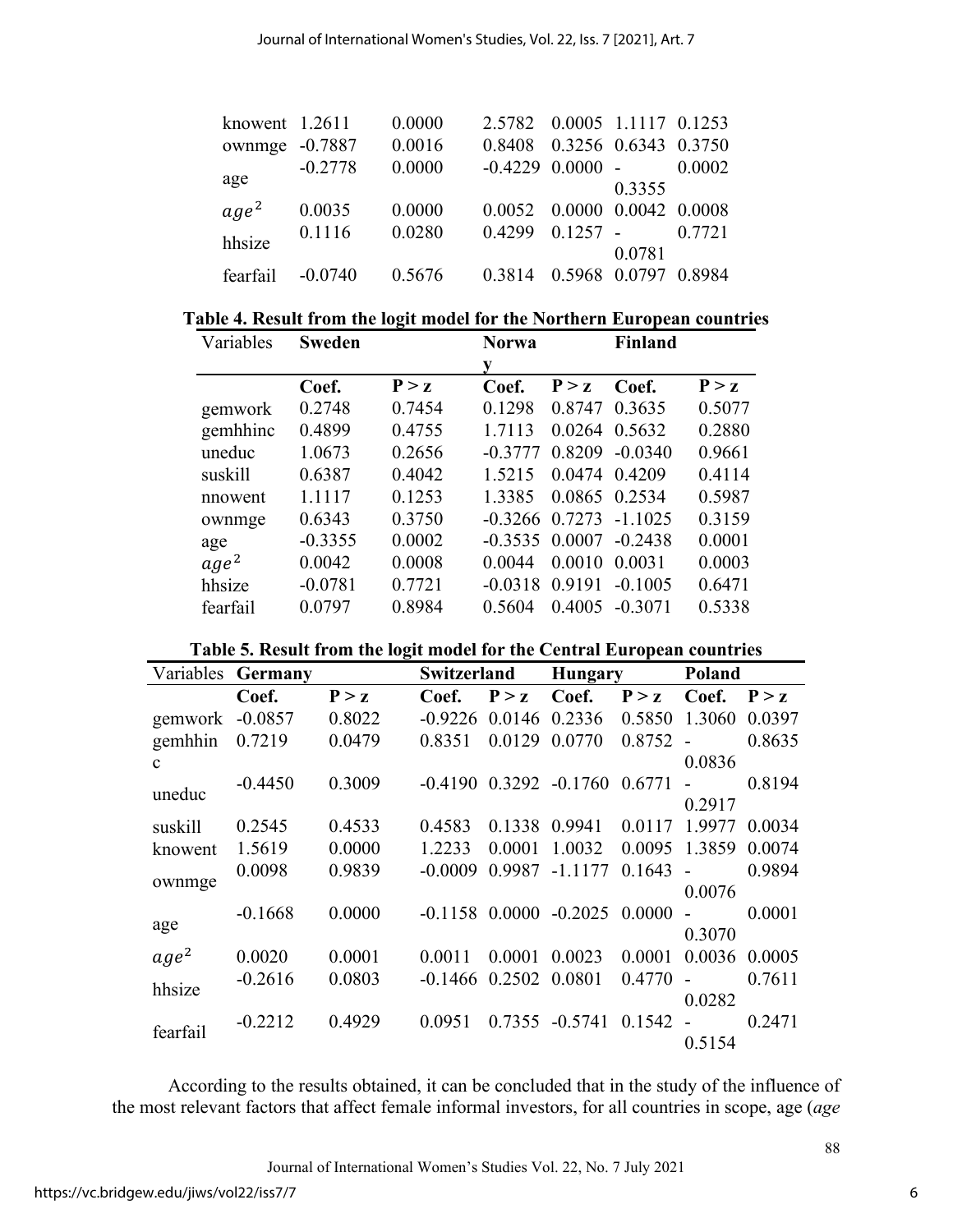variable) has a negative and significant influence, while age squared (variable  $age^2$ ) is a significant variable with a positive influence, which implies that the older the women, the less possibility of acting as an informal investor. The relationship between the decision to become a female informal investor and the age has a quadratic relationship, in other words, the mentioned relationship is decreasing at increasing rates. Once again, Switzerland has the lowest coefficient for the age variable, in absolute value, this value being (-0.1158), reflecting that Switzerland is the country where the influence of age is the least significant.

Evaluating the variable related to household size (variable *hhsize*), it is observed that the mentioned variable is only significant in Spain and that, contrary to what might be expected, it has a positive influence. In the group of countries analyzed, the level of education (*uneduc* variable) is a significant variable in the decision to become a female informal investor only in Spain, highlighting that this variable has a positive influence on the action of becoming an informal investor. Specifically, in Spain, this variable is one of the most influential, only behind the *knowent* variable, with a coefficient of 0.48. Analyzing the variable related to salary (*gemhhinc* variable), the effect of the respondent's salary on the decision to act as an informal investor is evaluated. The *gemhhinc* variable takes the value 1, in the case that the respondent has a salary in the highest 33rd percentile and 0, in any other case. This variable is significant in Spain, Norway, Germany and Switzerland with a positive effect on all of them. The absolute value of the coefficient of the analyzed variable in the results from Norway stands out especially, taking an absolute value of 1.7113.

Employment status, represented by the *gemwork* variable, is a significant variable, only in Spain, Italy, Switzerland and Poland, where its influence is positive in all of them. This may be because full-time jobs allow those individuals to save money and find ways to invest their savings, taking risks by becoming an informal investor.

Having managed a company (*ownmge* variable) is only a significant variable in Spain, influencing, contrary to what could be considered, negatively the decision to become an informal investor. Knowing entrepreneurs (*knowent* variable) is a significant variable in Spain, Italy, Germany, Switzerland, Hungary and Poland, has a positive influence. Confidence, represented in the analysis with the *suskill* variable, is a significant variable in Norway, Hungary and Poland. For all of them, in which the variable is significant, and its influence is positive. Moreover, fear of failure *(fearfail)* is not a significant variable in any of the countries analyzed.

### **Conclusion**

The analysis performed has compared the factors that influence a woman in the decision to become an informal investor in selected European countries based on data available from 2015. This analysis provides insight into an overlooked segment of informal investing, as much of the research remains focused on men.

The outcome of the present analysis, though interesting in providing demographic and national details, remains foundational. Two major results stand out from this analysis. First, being a woman is a negative factor when deciding to act as an informal investor, in line with other studies that evaluate the propensity to become entrepreneur (Barrachina et al, 2021). Second conclusion is that there is data related to informal investor, however, there is a huge field to improve the analysis quality associated to this field.

Next steps to build on the discussion would be to create a database that provides greater granularity by gender. The proposed database would benefit from including institutions and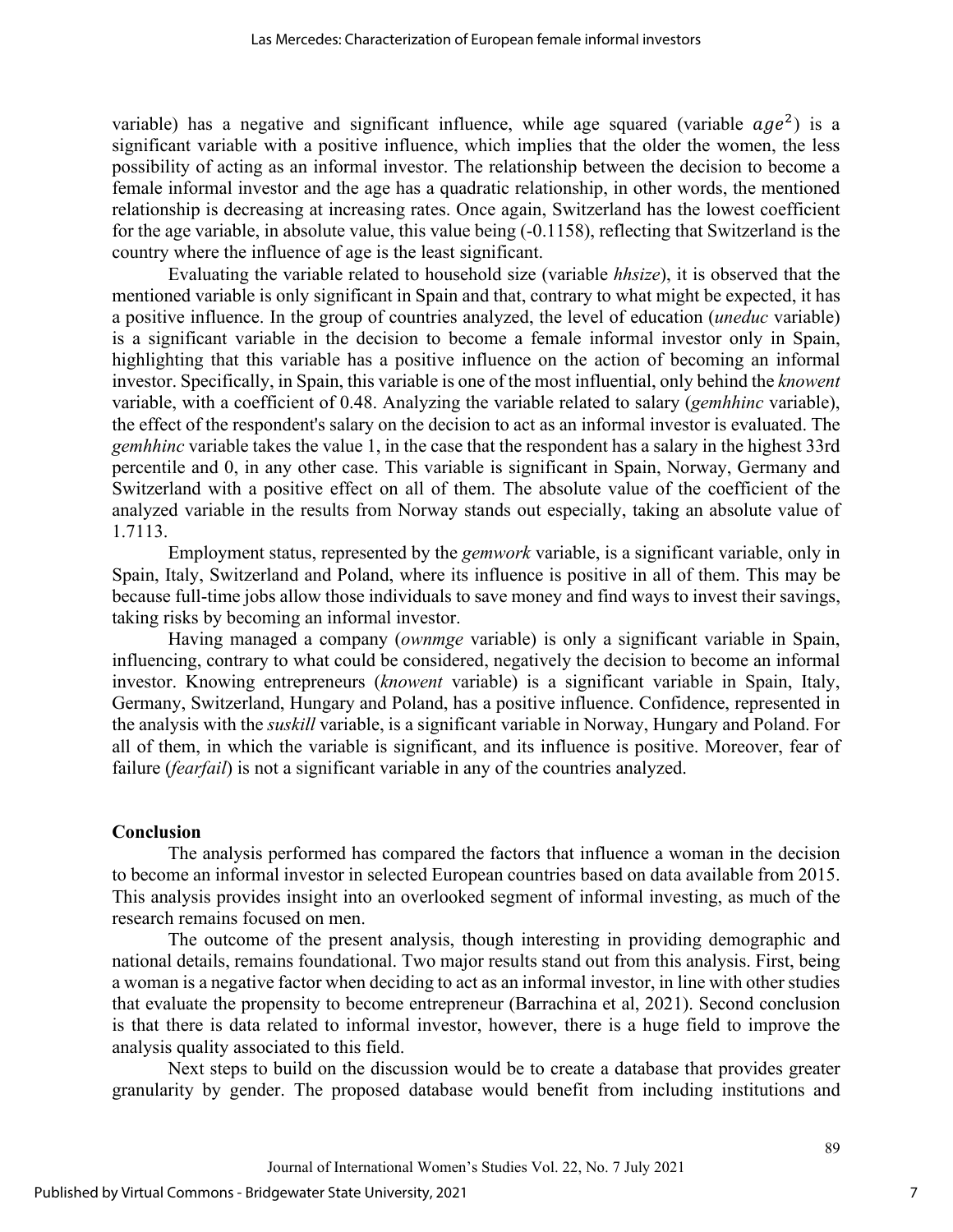organizations that work closely with entrepreneurs, both at national and European level. Future research related to gender differences in investing profile could also include case studies and interviews to assess and identify interests or relationships that influence investment. Relationship between national-level taxes (at income or corporate level) and level of investment in entrepreneurship could be another interesting point to be evaluated.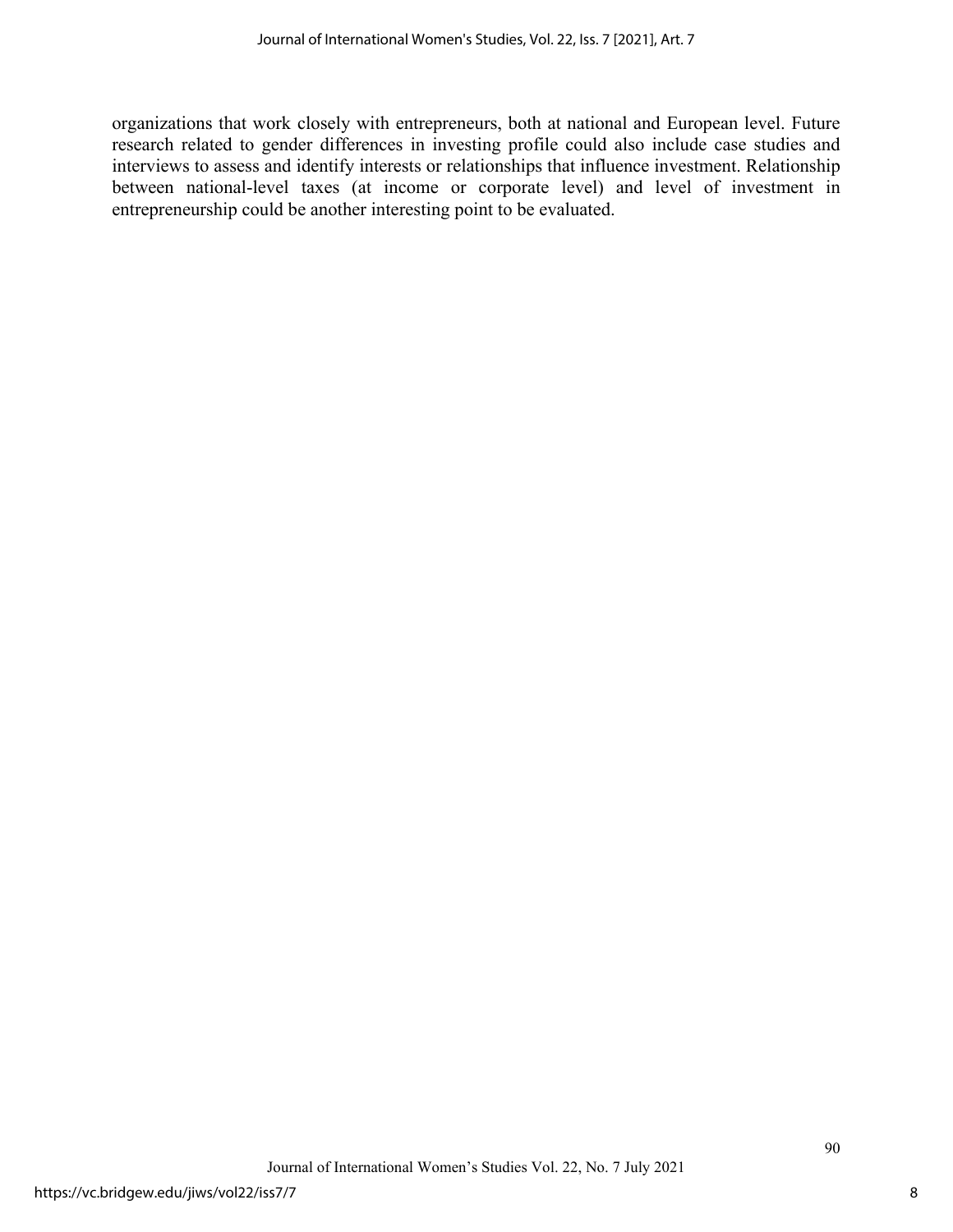# **References**

- Aram, J. D. (1989). Attitudes and behaviors of informal investors toward early-stage investments, technology-based ventures and coinvestors. *Journal of Business Venturing,*  Vol. 4, Issue 5, pp. 333-347.
- Autio, E., Wong, P. K., & Reynolds, P. (2003). National factors influencing the prevalence of "high-potential" start-ups. *NUS Entrepreneurship Centre Working Paper,* Volume 11*.*
- Avdeitchikova, S., Landström, H., & Mansson, N. (2008). What do we mean when we talk about business angels? some reflections and definitions and sampling. *Venture Capital: An International Journal of Entrepreneurial Finance,* Vol*.* 10, Issue 4, pp. 371-394*.*
- Barrachina, M., García Centeno, M.C., Calderón Patier, C (2021). Are Taxes a Critical Factor for Innovative Companies Created by Females? International Journal of Economics and Business Administration, Vol. 9, Issue 2, pp. 44-56.
- Benjamin, G. A., & Margullis, J. B. (2005). Angel capital: How to raise early-stage private equity financing*.* John Wiley & Sons, pp. 141-179.
- Bertoni, F., Colombo, M.G. & Quas, A. (2015). The patterns of venture capital investment in Europe. *Small Business Economics*, Vol. 45, Issue. 3, pp. 543-560. https://doi.org/10.1007/s11187-015-9662-0
- Bird, B.; Schjoedt, L. and Baum, J.R. (2012). Editor's introduction. Entrepreneurs' behavior: Elucidation and measurement. Entrepreneurship Theory and Practice, Vol. 36, Issue 5, pp. 889-913.
- Bygrave, W., Hay, M., Ng, E., & Reynolds, P. (2002). A study of investing in 29 nations composing the global entrepreneurship monitor. Paper presented at the Kauffman Entrepreneruship Research Conference, Boulder, CO. *Venture Capital: An International Journal of Entrepreneurial Finance*, Vol. 5, Issue. 2, pp. 101-116.
- Carlsson, B.; Braunerhjelm, P.; McKelvey, M.; Olofsson, CH.; Persson, L. and Ylinenpää, H. (2013). The evolving domain of entrepreneurship research. Small Business Economics, Vol. 41, pp. 913-930.
- Evanson, D. R., & Beroff, A. (1998). Heaven sent: Seeking an angel investor? Here´s how to find a match made in heaven*. Entrepreneur.*
- Gabison, G. (2015). [Venture Capital Principles in the European ICT Ecosystem: How can they](https://ideas.repec.org/p/ipt/iptwpa/jrc98783.html)  [help ICT innovation?](https://ideas.repec.org/p/ipt/iptwpa/jrc98783.html) [JRC Working Papers](https://ideas.repec.org/s/ipt/iptwpa.html) JRC98783, Joint Research Centre (Seville site).
- Gaston, R. J. (1989). Finding venture capital for your firm: A complete guide. John Wiley & Sons.
- GEM (2018). https://www.gemconsortium.org/report/gem-2018-2019-global-report
- Harrison, R. T., & Mason, C. M. (1992). International perspectives on the supply of informal venture capital. *Journal of Business Venturing,* Vol. 7, Issue 6, pp. 459-475.
- Hoskisson, R.E., Covin, J., Volberda, H.W. and Johnson, R.A. (2011). Revitalizing Entrepreneurship: The Search for New Research Opportunities. Journal of Management Studies, Vol. 48, Issue 6, pp. 1141-1168.
- Landström, H. (1993). Informal risk capital in Sweden and some international comparisons. *Journal of Business Venturing,* Vol. 8, Issue. 6, pp. 525-540.
- Lumme, A., Mason, C., & Suomi, M. (1996). The returns from informal venture capital investments: An exploratory study. *Journal of Entrepreneurial and Small Business Finance,* 5(2) , 139-158.